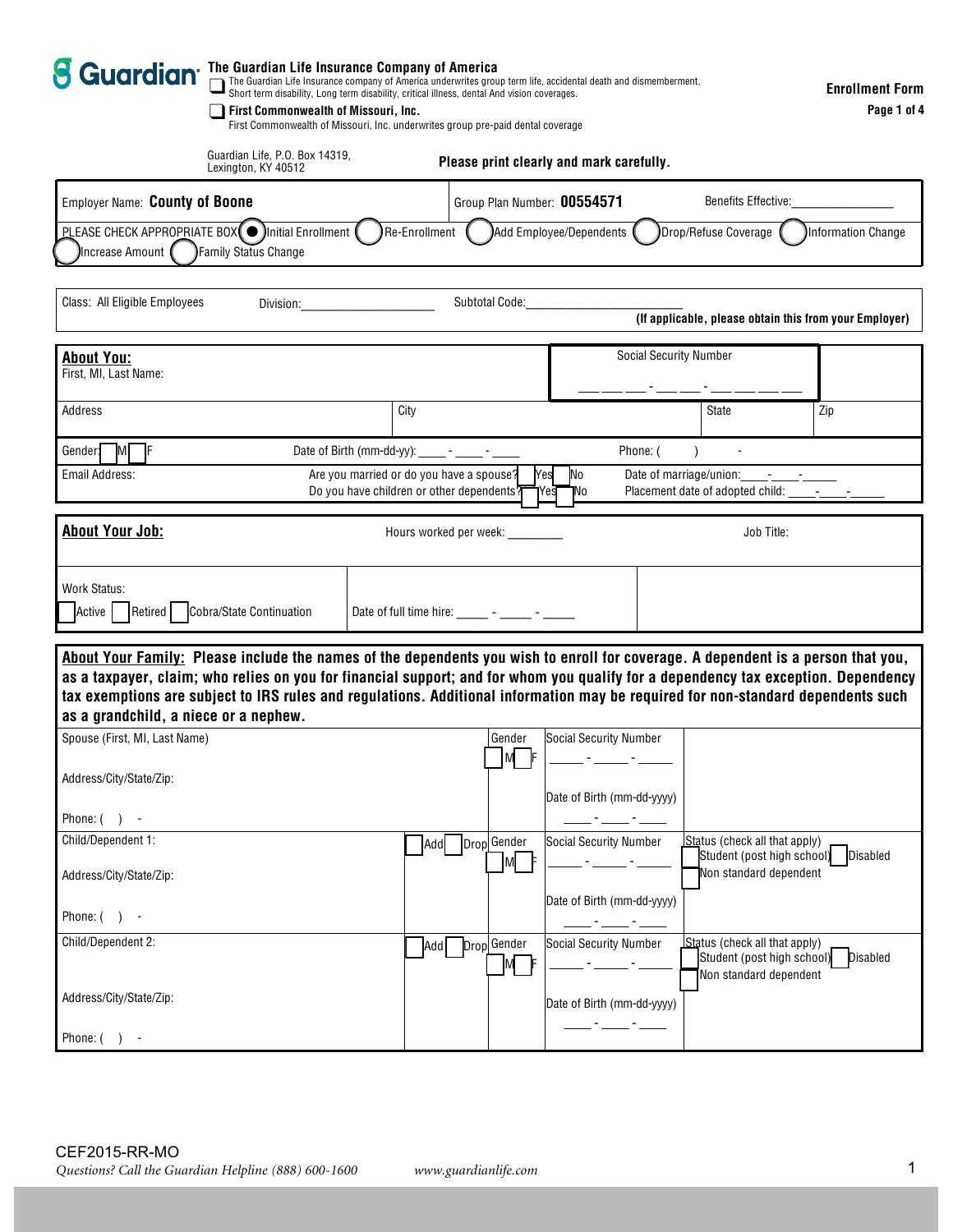| Child/Dependent 3:                                                                                                                                                                                                                                | Add                                     |                   | Drop Gender<br>M F                       | Status (check all that apply)<br>Social Security Number<br>Student (post high school)   Disabled                                                                                                                              |  |  |  |  |
|---------------------------------------------------------------------------------------------------------------------------------------------------------------------------------------------------------------------------------------------------|-----------------------------------------|-------------------|------------------------------------------|-------------------------------------------------------------------------------------------------------------------------------------------------------------------------------------------------------------------------------|--|--|--|--|
| Address/City/State/Zip:                                                                                                                                                                                                                           |                                         |                   |                                          | Non standard dependent                                                                                                                                                                                                        |  |  |  |  |
| Phone: $( )$ -                                                                                                                                                                                                                                    |                                         |                   |                                          | Date of Birth (mm-dd-yyyy)                                                                                                                                                                                                    |  |  |  |  |
| Child/Dependent 4:                                                                                                                                                                                                                                |                                         | Add Drop Gender   | M F                                      | Status (check all that apply)<br><b>Social Security Number</b><br>Student (post high school) Disabled<br><u> 1999 - Jan James Barnett, politik eta provincia eta politika eta provincia eta politika eta provincia eta pr</u> |  |  |  |  |
| Address/City/State/Zip:                                                                                                                                                                                                                           |                                         |                   |                                          | Non standard dependent                                                                                                                                                                                                        |  |  |  |  |
| Phone: $( )$ -                                                                                                                                                                                                                                    |                                         |                   |                                          | Date of Birth (mm-dd-yyyy)<br>المستنسبة أأستنسب أأستنسب                                                                                                                                                                       |  |  |  |  |
|                                                                                                                                                                                                                                                   |                                         |                   |                                          |                                                                                                                                                                                                                               |  |  |  |  |
| <b>Drop Coverage:</b>                                                                                                                                                                                                                             |                                         |                   | <b>Coverage Being Dropped:</b>           |                                                                                                                                                                                                                               |  |  |  |  |
|                                                                                                                                                                                                                                                   | Drop Employee<br><b>Drop Dependents</b> |                   | Dental<br>Employee Spouse<br>Child(ren)  |                                                                                                                                                                                                                               |  |  |  |  |
| The date of withdrawal cannot be prior to the date this form is completed                                                                                                                                                                         |                                         | <b>Vision</b>     |                                          | Spouse<br>Employee<br>Child(ren)                                                                                                                                                                                              |  |  |  |  |
| and signed.                                                                                                                                                                                                                                       |                                         | <b>Basic Life</b> |                                          | Spouse<br>Employee<br>Child(ren)                                                                                                                                                                                              |  |  |  |  |
|                                                                                                                                                                                                                                                   |                                         |                   | <b>Voluntary Life</b>                    | Spouse<br>Employee<br>Child(ren)                                                                                                                                                                                              |  |  |  |  |
| Termination of Employment Retirement                                                                                                                                                                                                              |                                         | VAD&D             |                                          | Child(ren)                                                                                                                                                                                                                    |  |  |  |  |
|                                                                                                                                                                                                                                                   |                                         |                   |                                          | Spouse<br>Employee                                                                                                                                                                                                            |  |  |  |  |
|                                                                                                                                                                                                                                                   |                                         |                   | Critical Illness                         | <b>Employee</b><br>Spouse<br>Child(ren)                                                                                                                                                                                       |  |  |  |  |
|                                                                                                                                                                                                                                                   |                                         | Accident          |                                          | $\sfl$ Spouse $\sf{l}$<br>Child(ren)<br>Employee                                                                                                                                                                              |  |  |  |  |
| Date of Event: $\begin{array}{ccc} - & - \end{array}$                                                                                                                                                                                             |                                         | Cancer            |                                          | Employee   Spouse<br>$J$ Child(ren)                                                                                                                                                                                           |  |  |  |  |
|                                                                                                                                                                                                                                                   |                                         |                   | Multi-Coverage                           |                                                                                                                                                                                                                               |  |  |  |  |
|                                                                                                                                                                                                                                                   |                                         |                   | Long Term Disability                     |                                                                                                                                                                                                                               |  |  |  |  |
|                                                                                                                                                                                                                                                   |                                         |                   | Short Term Disability                    |                                                                                                                                                                                                                               |  |  |  |  |
|                                                                                                                                                                                                                                                   |                                         |                   |                                          |                                                                                                                                                                                                                               |  |  |  |  |
| <b>Loss Of Other Coverage:</b>                                                                                                                                                                                                                    |                                         |                   |                                          | I have been offered the above coverage(s) and wish to drop enrollment for the following                                                                                                                                       |  |  |  |  |
| I and/or my dependents were previously covered under another insurance                                                                                                                                                                            |                                         |                   | reasons:                                 |                                                                                                                                                                                                                               |  |  |  |  |
| plan. Loss of coverage was due to:                                                                                                                                                                                                                |                                         |                   | Covered under another insurance plan     |                                                                                                                                                                                                                               |  |  |  |  |
| <b>T</b> ermination of Employment: _______-_ <sup>_</sup> ______- <sup>_</sup> _______                                                                                                                                                            |                                         |                   | Other $\_\_$                             |                                                                                                                                                                                                                               |  |  |  |  |
|                                                                                                                                                                                                                                                   |                                         |                   | (additional information may be required) |                                                                                                                                                                                                                               |  |  |  |  |
| Death of Spouse ______-_-___-____-_______                                                                                                                                                                                                         |                                         |                   |                                          |                                                                                                                                                                                                                               |  |  |  |  |
|                                                                                                                                                                                                                                                   |                                         |                   |                                          |                                                                                                                                                                                                                               |  |  |  |  |
|                                                                                                                                                                                                                                                   |                                         |                   |                                          |                                                                                                                                                                                                                               |  |  |  |  |
| <b>Coverage Lost</b> Dental Vision                                                                                                                                                                                                                |                                         |                   |                                          |                                                                                                                                                                                                                               |  |  |  |  |
| Dental Coverage: You must be enrolled to cover your dependents. Check only one box.                                                                                                                                                               |                                         |                   |                                          |                                                                                                                                                                                                                               |  |  |  |  |
|                                                                                                                                                                                                                                                   | Employee Only EE & Spouse               |                   |                                          | EE &<br>EE, Spouse &                                                                                                                                                                                                          |  |  |  |  |
|                                                                                                                                                                                                                                                   |                                         |                   |                                          | Dependent/Child(ren) Dependent/Child(ren)                                                                                                                                                                                     |  |  |  |  |
| PP <sub>0</sub>                                                                                                                                                                                                                                   |                                         |                   |                                          |                                                                                                                                                                                                                               |  |  |  |  |
| do not want this coverage. If you do not want this Dental Coverage, please mark all that apply:                                                                                                                                                   |                                         |                   |                                          |                                                                                                                                                                                                                               |  |  |  |  |
| am covered under another Dental plan                                                                                                                                                                                                              |                                         |                   |                                          |                                                                                                                                                                                                                               |  |  |  |  |
|                                                                                                                                                                                                                                                   |                                         |                   |                                          |                                                                                                                                                                                                                               |  |  |  |  |
| My spouse is covered under another Dental plan                                                                                                                                                                                                    |                                         |                   |                                          |                                                                                                                                                                                                                               |  |  |  |  |
| My dependents are covered under another Dental plan                                                                                                                                                                                               |                                         |                   |                                          |                                                                                                                                                                                                                               |  |  |  |  |
|                                                                                                                                                                                                                                                   |                                         |                   |                                          |                                                                                                                                                                                                                               |  |  |  |  |
| <b>Signature</b>                                                                                                                                                                                                                                  |                                         |                   |                                          |                                                                                                                                                                                                                               |  |  |  |  |
| I understand that my dependent(s) cannot be enrolled for a coverage if I am not enrolled for that coverage.                                                                                                                                       |                                         |                   |                                          |                                                                                                                                                                                                                               |  |  |  |  |
| Submission of this form does not guarantee coverage. Among other things, coverage is contingent upon underwriting approval and meeting the applicable eligibility<br>requirements as set forth in the applicable benefit booklet.                 |                                         |                   |                                          |                                                                                                                                                                                                                               |  |  |  |  |
| If coverage is waived and you later decide to enroll, late entrant penalties may apply. You may also have to provide, at your own expense, proof of each person's<br>insurability. Guardian or its designee has the right to reject your request. |                                         |                   |                                          |                                                                                                                                                                                                                               |  |  |  |  |
| Plan design limitations and exclusions may apply. For complete details of coverage, please refer to your benefit booklet. State limitations may apply.                                                                                            |                                         |                   |                                          |                                                                                                                                                                                                                               |  |  |  |  |

I hereby apply for the group benefit(s) that I have chosen above.

I understand that I must meet eligibility requirements for all coverages that I have chosen above.

I agree that my employer may deduct premiums from my pay if they are required for the coverage I have chosen above.

I acknowledge and consent to receiving electronic copies of applicable insurance related documents, in lieu of paper copies, to the extent permitted by applicable law. I may change this election only by providing thirty (30) day prior written notice.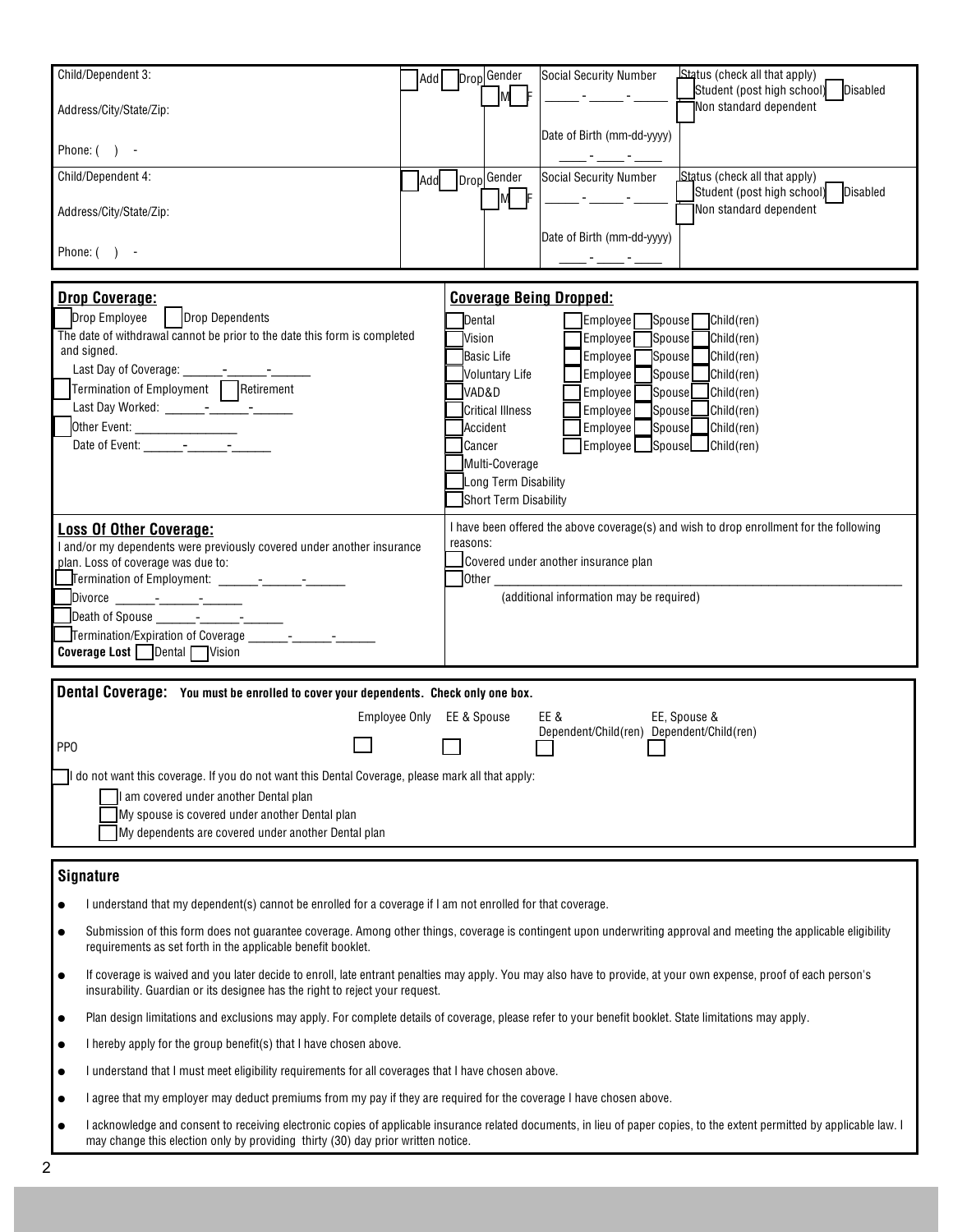**DATE** 

Enrollment Kit 00554571, 0001, EN

I attest that the information provided above is true and correct to the best of my knowledge.

Any person who with intent to defraud any insurance company or other person files an application for insurance or statements of claim containing any knowingly, false information, or conceals for purpose of misleading information concerning any fact material hereto, commits a fraudulent insurance act, which is a crime, and may also be subject to civil penalties, or denial of insurance benefits.

The state in which you reside may have a specific state fraud warning. Please refer to the attached Fraud Warning Statements page.

The laws of New York require the following statement appear: Any person who knowingly and with intent to defraud any insurance company or other person files an application for insurance or statement of claim containing any materially false information, or conceals for the purpose of misleading, information concerning any fact material thereto, commits a fraudulent insurance act, which is a crime, and shall also be subject to a civil penalty not to exceed five thousand dollars and the stated value of the claim for each such violation. (Does not apply to Life Insurance.)

SIGNATURE OF EMPLOYEE X

## **Fraud Warning Statements**

The laws of several states require the following statements to appear on the enrollment form:

Alabama: Any person who knowingly presents a false or fraudulent claim for payment of a loss or benefit or who knowingly presents false information in an application for insurance is guilty of a crime and may be subject to restitution fines or confinement in prison, or any combination thereof.

Arizona: For your protection Arizona law requires the following statement to appear on this form. Any person who knowingly presents a false or fraudulent claim for payment of a loss is subject to criminal and civil penalties.

California: For your protection California law requires the following to appear on this form: Any person who knowingly presents false or fraudulent claim for the payment of a loss is guilty of a crime and may be subject to fines and confinement in state prison.

Colorado: It is unlawful to knowingly provide false, incomplete, or misleading facts or information to an insurance company for the purpose of defrauding or attempting to defraud the company. Penalties may include imprisonment, fines, denial of insurance, and civil damages. Any insurance company or agent of an insurance company who knowingly provides false, incomplete, or misleading facts or information to a policy holder or claimant for the purpose of defrauding or attempting to defraud the policy holder or claimant with regard to a settlement or award payable from insurance proceeds shall be reported to the Colorado Division of Insurance within the Department of Regulatory Agencies.

Connecticut, Iowa, Kansas, Nebraska, Oregon, and Vermont: Any person who knowingly, and with intent to defraud any insurance company or other person, files an application of insurance or statement of claim containing any materially false information or conceals, for the purpose of misleading, information concerning any fact material thereto, may be quilty of a fraudulent insurance act, which may be a crime, and may also be subject to civil penalties.

Delaware, Indiana and Oklahoma: WARNING: Any person who knowingly, and with intent to injure, defraud or deceive any insurer, makes any claim for the proceeds of an insurance policy containing any false, incomplete or misleading information is guilty of a felony.

District of Columbia: WARNING: It is a crime to provide false or misleading information to an insurer for the purpose of defrauding the insurer or any other person. Penalties include imprisonment and/or fines. In addition, an insurer may deny insurance benefits, if false information materially related to a claim was provided by the applicant.

Florida: Any person who knowingly and with intent to injure, defraud, or deceive any insurer files a statement of claim or an application containing any false, incomplete, or misleading information is guilty of a felony of the third degree.

Kentucky: Any person who knowingly and with intent to defraud any insurance company or other person files a statement of claim containing any materially false information or conceals, for the purpose of misleading, information concerning any fact material thereto commits a fraudulent insurance act, which is a crime.

Louisiana and Texas: Any person who knowingly presents a false or fraudulent claim for payment of a loss or benefit is quilty of a crime and may be subject to fines and confinements in state prison.

Maine, Tennessee, Virginia and Washington: It is a crime to knowingly provide false, incomplete or misleading information to an insurance company for the purpose of defrauding the company. Penalties may include imprisonment, fines or a denial of insurance benefits.

Maryland and Rhode Island: Any person who knowingly and willfully presents a false or fraudulent claim for payment of a loss or benefit or knowingly and willfully presents false information in an application for insurance is guilty of a crime and may be subject to fines and confinement in prison.

Minnesota: A person who files a claim with intent to defraud or helps commit a fraud against an insurer is quilty of a crime.

New Hampshire: Any person who, with a purpose to injure, defraud or deceive any insurance company, files a statement of claim containing any false, incomplete or misleading information is subject to prosecution and punishment for insurance fraud, as provided in N.H. Rev. Stat. Ann. § 638:20

New Jersey: Any person who knowingly files a statement of claim containing any false or misleading information is subject to criminal and civil penalties.